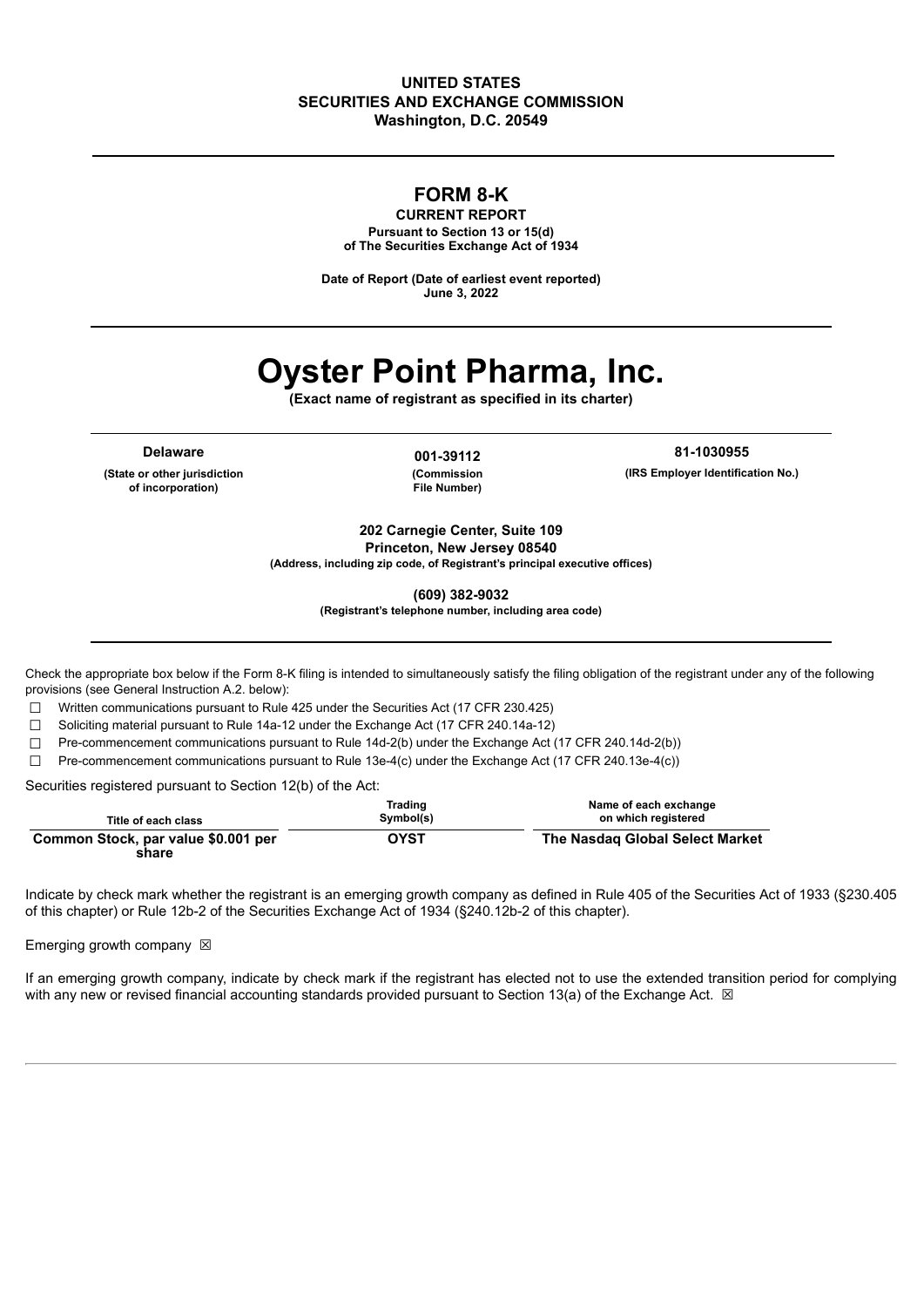#### **Item 5.07 Submission of Matters to a Vote of Security Holders.**

On June 3, 2022, Oyster Point Pharma, Inc. (the "Company") held its 2022 annual meeting of stockholders (the "Annual Meeting"). The stockholders considered two proposals, each of which is described in more detail in the Company's definitive proxy statement filed with the Securities and Exchange Commission on April 22, 2022. Of the 26,669,342 shares outstanding as of the record date, 19,378,322 shares, or 72.66%, were present or represented by proxy at the Annual Meeting. Set forth below are the results of the matters submitted for a vote of stockholders at the Annual Meeting.

**Proposal No. 1**: Election of three nominees to serve as directors until the 2025 annual meeting of stockholders and until their respective successors are elected and qualified. The votes were cast as follows:

| <b>Director Nominee</b>    | <b>Votes For</b> | <b>Votes Withheld</b> |
|----------------------------|------------------|-----------------------|
| Jeffrey Nau, Ph.D., M.M.S. | 15.881.238       | 1.900.567             |
| Michael G. Atieh           | 15.957.802       | 1,824,003             |
| George Eliades, Ph.D.      | 15.960.327       | 1,821,478             |

Broker Non-Votes: 1,596,517

All nominees were elected.

**Proposal No. 2**: Ratification of the appointment of PricewaterhouseCoopers LLP as independent registered public accounting firm for the fiscal year ending December 31, 2022. The votes were cast as follows:

| <b>Votes For</b> | <b>Votes Against</b> | <b>Abstentions</b> |
|------------------|----------------------|--------------------|
| 19.230.947       | 101,225              | 46.150             |